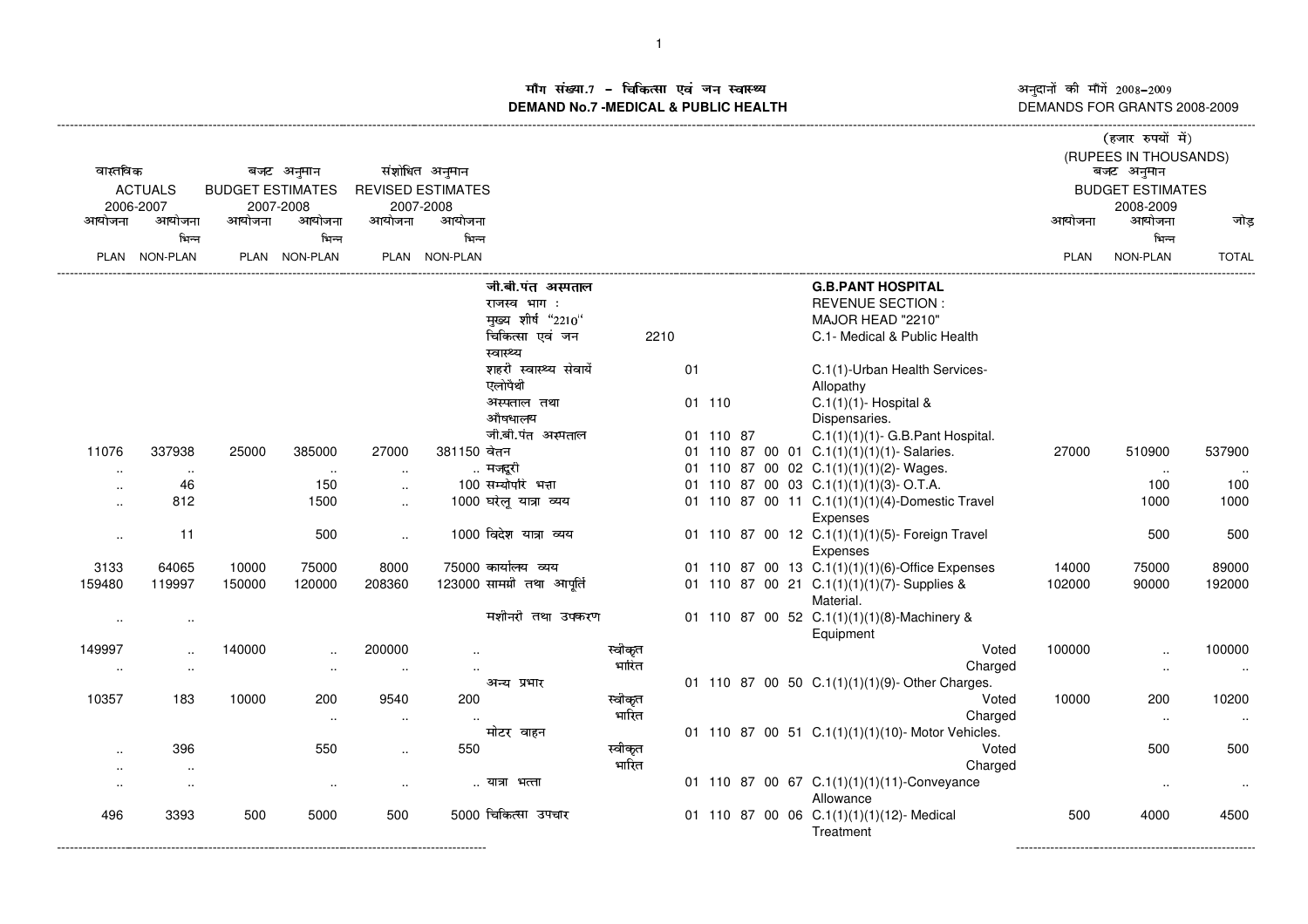अनुदानों की माँगें 2008–2009<br>DEMANDS FOR GRANTS 2008-2009

## ग संख्या.7 – चिकित्सा एवं जन स्वास्थ्य<br>AND No.7 MEDICAL & DUBLIC HEALTH **DEMAND No.7 -MEDICAL & PUBLIC HEALTH**

|                                           |                        |        |                        |                          |                                               |                                    |                  |           |  |                                                  |                         | (हजार रुपयों में)                   |              |
|-------------------------------------------|------------------------|--------|------------------------|--------------------------|-----------------------------------------------|------------------------------------|------------------|-----------|--|--------------------------------------------------|-------------------------|-------------------------------------|--------------|
| वास्तविक                                  |                        |        | बजट अनुमान             |                          | संशोधित अनुमान                                |                                    |                  |           |  |                                                  |                         | (RUPEES IN THOUSANDS)<br>बजट अनुमान |              |
| <b>ACTUALS</b><br><b>BUDGET ESTIMATES</b> |                        |        |                        | <b>REVISED ESTIMATES</b> |                                               |                                    |                  |           |  |                                                  | <b>BUDGET ESTIMATES</b> |                                     |              |
|                                           | 2006-2007              |        | 2007-2008              |                          | 2007-2008                                     |                                    |                  |           |  |                                                  |                         | 2008-2009                           |              |
| आयोजना                                    | आयोजना                 | आयोजना | आयोजना                 | आयोजना                   | आयोजना                                        |                                    |                  |           |  |                                                  | आयोजना                  | आयोजना                              | जोड          |
|                                           | भिन्न<br>PLAN NON-PLAN |        | भिन्न<br>PLAN NON-PLAN |                          | भिन्न<br>PLAN NON-PLAN                        |                                    |                  |           |  |                                                  | <b>PLAN</b>             | भिन्न<br>NON-PLAN                   | <b>TOTAL</b> |
|                                           |                        |        |                        |                          |                                               |                                    |                  |           |  |                                                  |                         |                                     |              |
| 334539                                    | 526841                 | 335500 | 587900                 | 453400                   |                                               | 587000 जोड़-अस्पताल तथा            |                  |           |  | Total - Hospital &                               | 253500                  | 682200                              | 935700       |
| 334539                                    | 526841                 | 335500 | 587900                 | 453400                   | -----------------------------औषधालय<br>587000 |                                    | स्वीकृत          |           |  | Dispensaries.<br>Voted                           | 253500                  | 682200                              | 935700       |
| $\cdot$ .                                 | $\sim$                 | $\sim$ | $\sim$                 | $\sim$                   | $\ldots$                                      |                                    | भारित            |           |  | Charged                                          | $\sim$                  | $\sim$                              |              |
|                                           |                        |        |                        |                          |                                               |                                    |                  |           |  |                                                  |                         |                                     |              |
|                                           |                        |        |                        |                          |                                               | सार्वजनिक स्वास्थ्य                |                  | 06        |  | C.1(2)-Public Health                             |                         |                                     |              |
|                                           |                        |        |                        |                          |                                               | बिमारी से बचाव एंव<br>नियंत्रण     |                  | 06 101    |  | C.1(2)(1)-Prevention and control<br>of Diseases. |                         |                                     |              |
|                                           |                        |        |                        |                          |                                               |                                    |                  |           |  |                                                  |                         |                                     |              |
|                                           | $\ddot{\phantom{a}}$   | 3600   | $\ddot{\phantom{a}}$   | 3600                     |                                               | अस्पतालों के वेस्ट                 |                  | 06 101 74 |  | 42 C.1(2)(1)(1)-Capacity Building                | 3600                    |                                     | 3600         |
|                                           |                        |        |                        |                          |                                               | प्रबधन के लिए                      |                  |           |  | for Hospital waste                               |                         |                                     |              |
| 1678                                      |                        | 5000   |                        | 10000                    |                                               | क्षमता विकास (सीएसएस)              |                  | 06 101 49 |  | managements(G.B.Pant) (CSS)                      | 10000                   |                                     |              |
|                                           | $\ddot{\phantom{a}}$   |        | $\cdot$ .              |                          |                                               | यकृत प्रत्यारोपण<br>इकाइ           |                  |           |  | 42 C.1(2)(1)(2)-Liver transplantation<br>unit    |                         | $\ddotsc$                           | 10000        |
|                                           |                        |        |                        |                          |                                               |                                    |                  |           |  |                                                  |                         |                                     |              |
| 6429                                      |                        | 4500   |                        | 10000                    |                                               | सी.टी.स्केन तथा एम.                |                  | 06 101 48 |  | 42 C.1(2)(1)(3)-24 hours emergency               | 10000                   |                                     | 10000        |
|                                           |                        |        |                        |                          |                                               | आर. आई. इकाई                       |                  |           |  | services including C.T. scan                     |                         |                                     |              |
|                                           |                        |        |                        |                          |                                               | सहित 24 घंटे आपात<br>कालीन सेवायें |                  |           |  | and MRI unit                                     |                         |                                     |              |
| 993                                       |                        | 1000   |                        | 100                      |                                               | विशिष्ट व्यक्ति देख                |                  | 06 101 47 |  | 42 $C.1(2)(1)(4)$ - VIP care centre and          | 2000                    |                                     | 2000         |
|                                           |                        |        |                        |                          |                                               | रेख केन्द्र तथा रेड                |                  |           |  | red alert deptt.                                 |                         |                                     |              |
|                                           |                        |        |                        |                          |                                               | अर्लट विभाग                        |                  |           |  |                                                  |                         |                                     |              |
| 3973                                      |                        | 4000   |                        | 4500                     |                                               | जैव-चिकित्सा अवशिष्ट               |                  | 06 101 46 |  | 42 C.1(2)(1)(5)- Bio Waste                       | 4500                    |                                     | 4500         |
|                                           |                        |        |                        |                          |                                               | प्रबंघन(गो.ब.पं.)                  |                  |           |  | Management (GBP)                                 |                         |                                     |              |
| 347612                                    | 526841                 | 353600 | 587900                 | 481600                   |                                               | 587000 जोड़-मुख्य शीर्ष "2210"     |                  |           |  | TOTAL - MAJOR HEAD"2210"                         | 283600                  | 682200                              | 965800       |
|                                           |                        |        |                        |                          |                                               |                                    |                  |           |  |                                                  |                         |                                     |              |
| 347612                                    | 526841                 | 353600 | 587900                 | 481600                   | 587000                                        |                                    | स्वीकृत<br>भारित |           |  | Voted                                            | 283600                  | 682200                              | 965800       |
|                                           | $\cdot$ .              | $\sim$ | $\cdot$ .              | $\ddotsc$                |                                               |                                    |                  |           |  | Charged                                          | $\sim$                  | $\sim$                              |              |